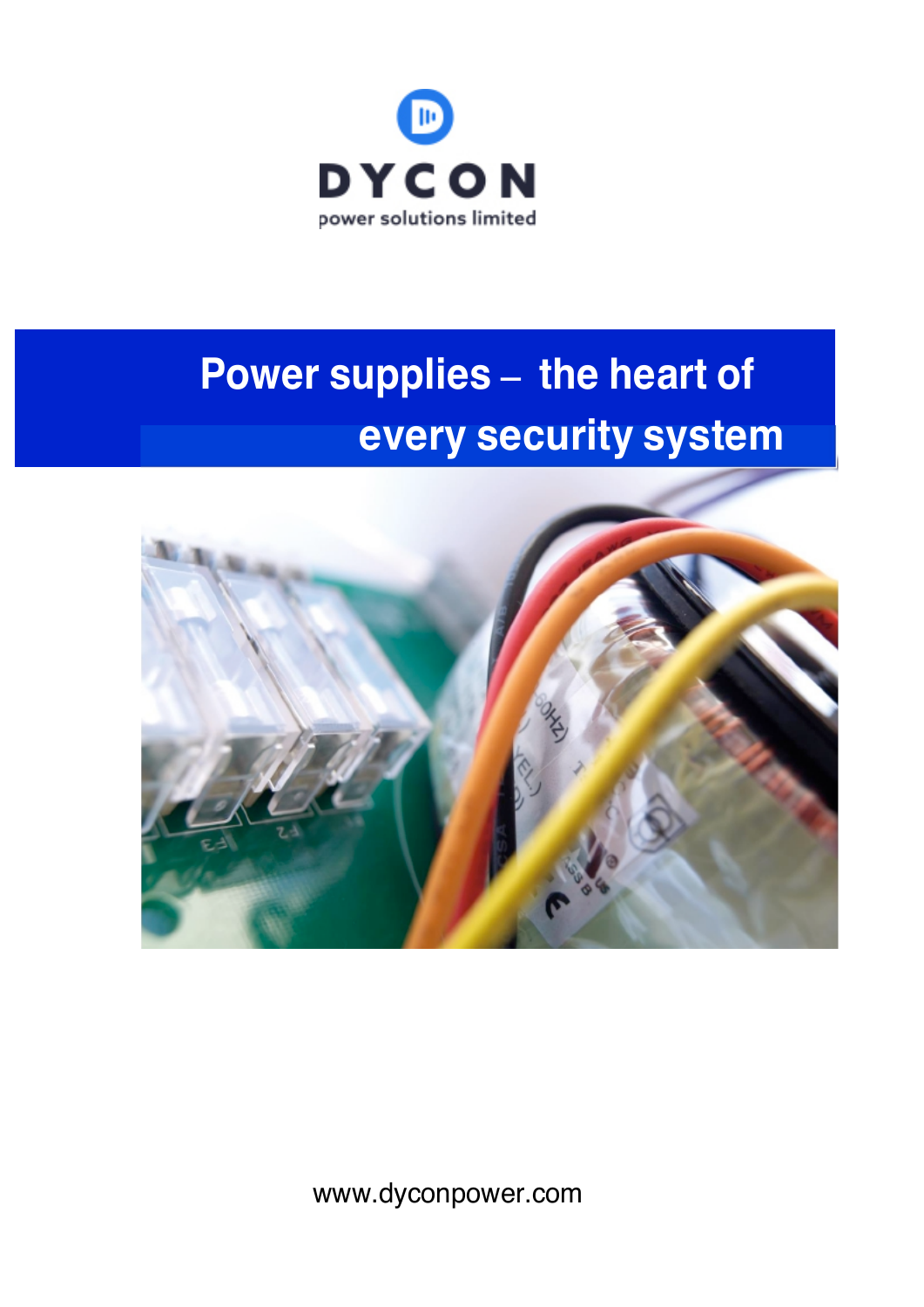Every security system – whether it's an intruder alarm, fire alarm, CCTV or access control – has a common component that, if correctly specified, ensures that the system operates reliably, day in and day out. And yet, most specifiers and installers fail to understand how this component operates and how it can improve the system's performance. What is this component?

## **The Power Supply Unit (PSU) – the critical 'beating heart' of any system!**

We expect security systems to be fully functioning 24/7/365 yet, although we outline a specification for a control panel, detectors or equipment, we rarely give the PSU much consideration, often treating it purely as a 'commodity' or listing it in tenders as a 'PC Sum'. People who think of PSUs in terms of a metal box that houses a battery and PCB are missing out on recent technological innovations that enable any system they fit to perform more effectively, reliably and economically.

### **Developments in PSU technology**

Traditional PSUs deploy conventional linear technology to deliver 12/24vDC at 0.5A-5A. This technology is inefficient – typical efficiency is less than 30% because the circuitry generates considerable heat when converting the 230vAC down to 12/24vDC. Nowadays, switched-mode technology is a superior option.

## **Why use switched-mode PSUs?**

A switched-mode PSU's circuitry is over 90% efficient; it doesn't waste electricity by generating excessive heat when it converts 230vAC down to 12/24vDC. The resultant cost savings often mean initial capital cost payback periods are as short as four months, with substantial savings ongoing. It's a far more efficient way of charging standby batteries too. Under less strain, they enjoy an improved battery life of up to 12 months. This feature alone can reduce the probability of service-call expenditure as the battery gets older.

## **Switched-Mode Power Supply Technical features?**

A typical Dycon switched-mode power supply incorporates a switching regulator, which means:

- 1. Greater efficiency, as the switching transistor dissipates little power in the saturated state and the off state compared to the semiconducting state
- 2. Smaller size and lighter weight as the high-weight, low-frequency transformers have been eliminated
- 3. Stable output to limit of stated capacity ripple less than 50mV p/p
- 4. Output current ranges from 0.5A to 5A mean there is a size for most applications
- 5. Over 90% efficiency, which means lower running costs and less energy wasted through heat – units run cool compared to linear designs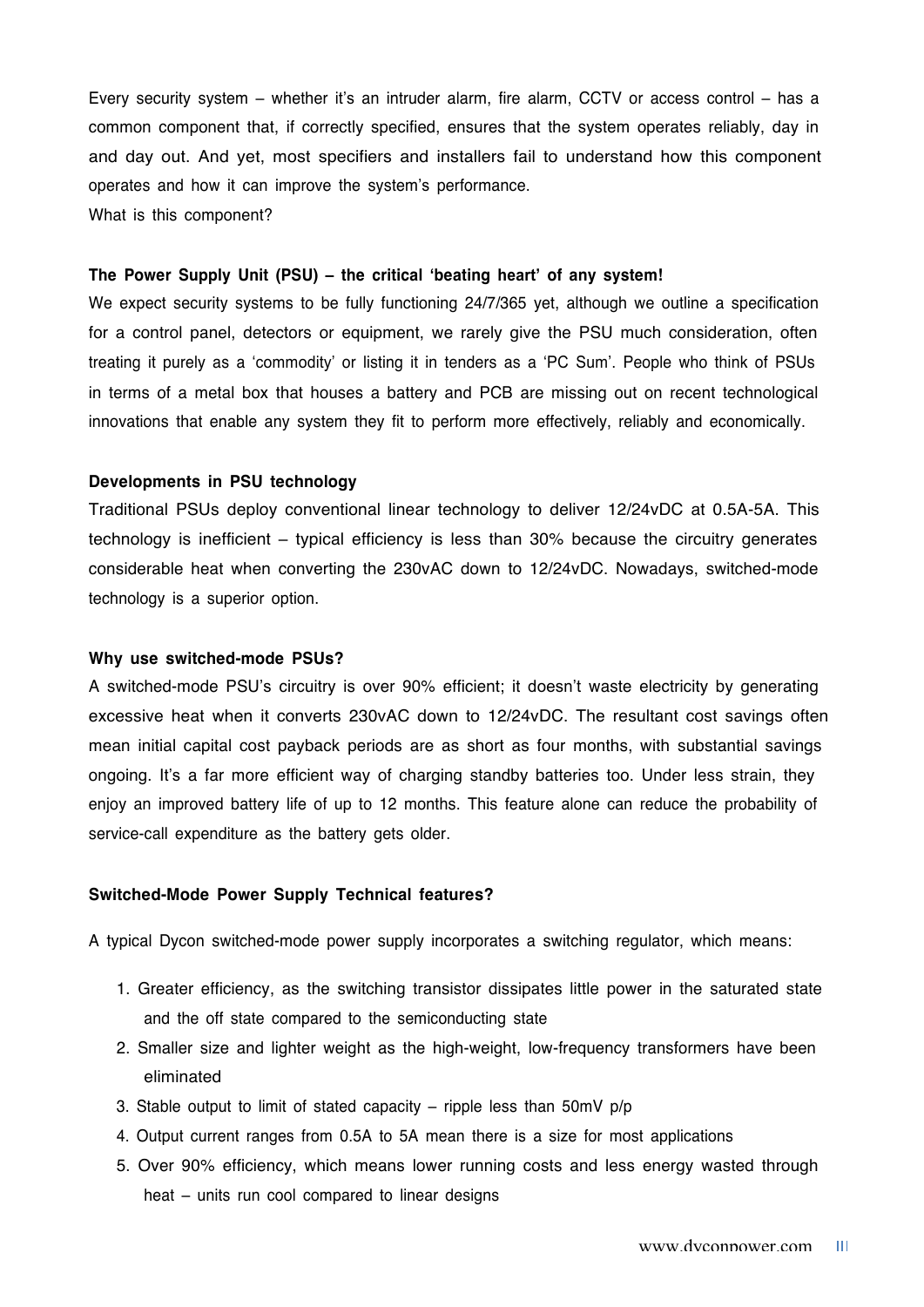## **Other benefits of Dycon switched-mode technology include:**

- 1. Very little heat to dissipate means easier installation in consoles, cupboards, ceiling voids and other places suited to cabling.
- 2. Totally integrated PCB "transformerless" design
- 3. Smaller footprint
- 4. Built-in AC connector
- 5. Easy-fit, plug-on battery connector leads
- 6. AC power input surge and transient protection
- 7. Power supply overheating protection
- 8. Power supply over-current protection
- 9. Under- and over-limit AC power protection
- 10. Battery-reverse connection protection
- 11. Battery charge over current protection

## **How can this improve security system operation?**

# **For intruder alarm systems, the Dycon EN50131 versions include the following operation features and benefits, which are rarely found in conventional linear units:**

- 1. Powerful and flexible battery-learn feature to automatically configure the number of batteries used to suit different power supply backup requirement
- 2. Power supply monitoring:
	- a. Battery low-voltage monitoring
	- b. Power supply operational status check
	- c. AC power monitoring
- 3. On-board status display for:
	- a. Power supply OK
	- b. Battery OK
	- c. AC power supply OK
- 4. Normally-closed floating alarm outputs for:
	- a. AC Power fault
	- b. Battery fault
	- c. PSU fault
- 5. All DC power outputs/inputs protected by auto resettable fuses which substantially reduces engineer on-site time and cost

## **Additional features and benefits for access-control systems**

Access-control systems benefit from all the switched-mode features and benefits previously mentioned but specifiers and installers need to remember that, unlike typical intruder alarm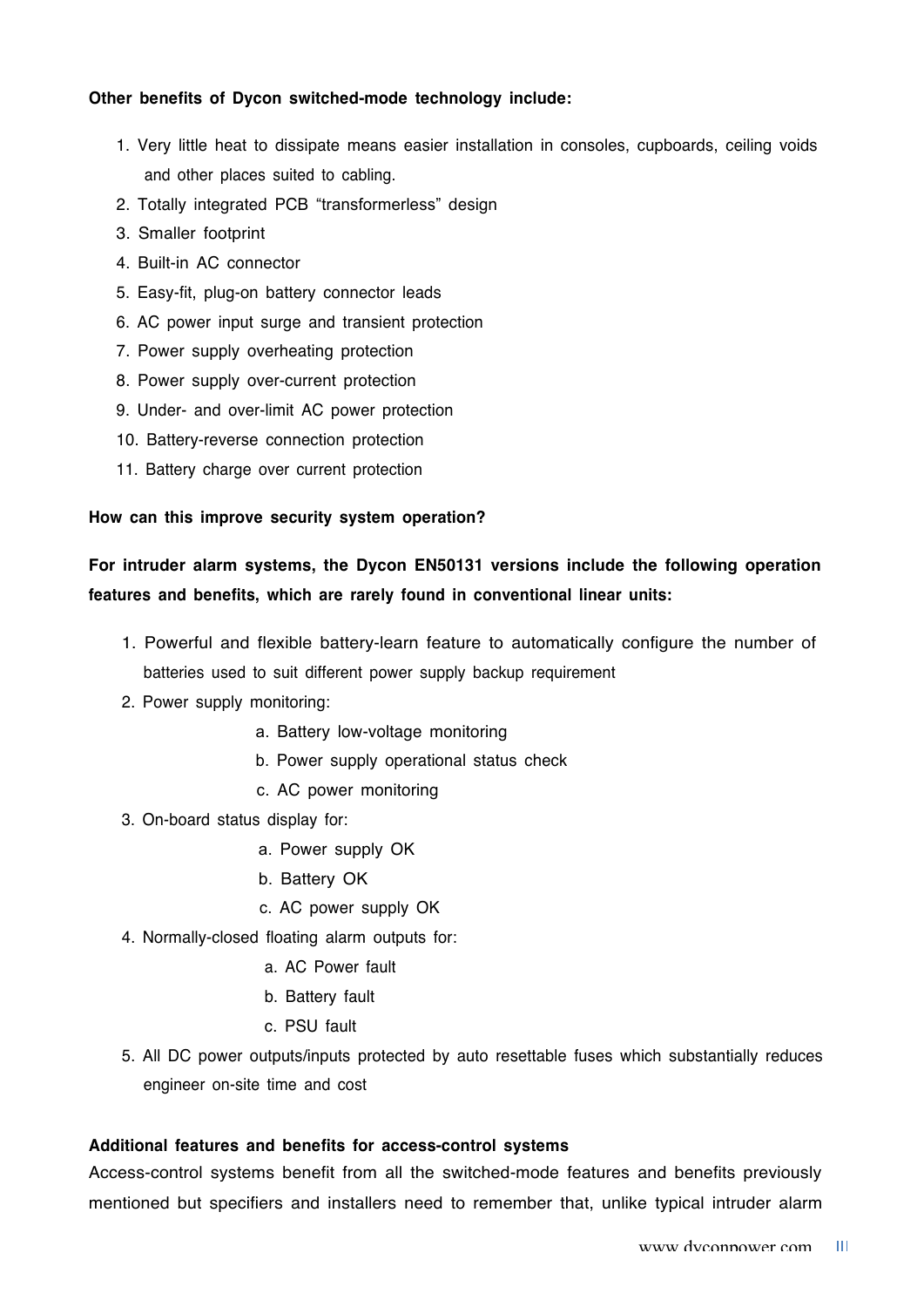systems where power requirements are often quite modest, access systems include components that often require considerably more power to operate. Intruder systems frequently require 1A PSUs and still have power to spare, but magnetic- and electric-door releases are often more power-hungry, 3A and 5A units being quite common. The Dycon switched-mode 3A and 5A PSUs provide sufficient reliable power to ensure the system operates correctly.

High-power door releases and electric locks create a common but often unrecognised problem: an electrical interference 'spike' that can blow a PSU's fuses, resulting in a locked or unlocked door, annoyed users and a service call. The Dycon switched-mode PSU anticipates this problem with circuitry that protects against such spikes and keeps the door operational.

## **Additional features and benefits for CCTV/video systems**

Dycon offers a full switched-mode range of 1A, 3A and 5A PSUs with multiple outputs and built-in video connectors (when used with the four-way power splitter with video connections) enabling all CCTV/video systems to benefit from the improved performance that the technology brings.

A little known, but quite common video-image problem can easily be remedied with Dycon switched-mode PSUs. Many CCTV cameras operate on 50KHz – as do virtually all commonly used PSUs – resulting in interference patterns on the received images. Installers often struggle to locate the source of the problem and resort to changing cameras or shielding the cable. All Dycon switched-mode PSUs operate on 66KHz, eliminating any chance of this problem ever occurring.

Some specialist cameras operate within a very tight voltage specification, deviation from which can cause the camera to malfunction. In these situations Dycon has a special constant-voltage PSU whose output voltage can be adjusted from between 12VDC and 15VDC with the potentiometer. The output can be measured using a suitable meter. The voltage will remain constant at the selected value, even when running on battery power only.

## **DIN-rail PSU solutions for major sites**

Increasingly property developers demand that DIN-rail cabinets are used for power distribution within large buildings or complexes. Security installations need not be left out of this trend; Dycon's latest range of DIN-rail mounted units bring a new, easier-to-install, cheaper switched-mode alternative to the conventional boxed PSU. These offer a more efficient and economical way of providing 12vDC or 24vDC power to a vast array of applications. Utilising existing, on-site DIN-rails and cabinets, these switched-mode PSUs need no additional housings, thus reducing both equipment costs and expensive onsite time. No fixing screws are required as the units simply clip directly onto either an N32 G-section or an N35.7 Top-Hat section DIN-rail. Additional units can be added at any time by simply clipping them onto the DIN-rail and connecting the cables – no need